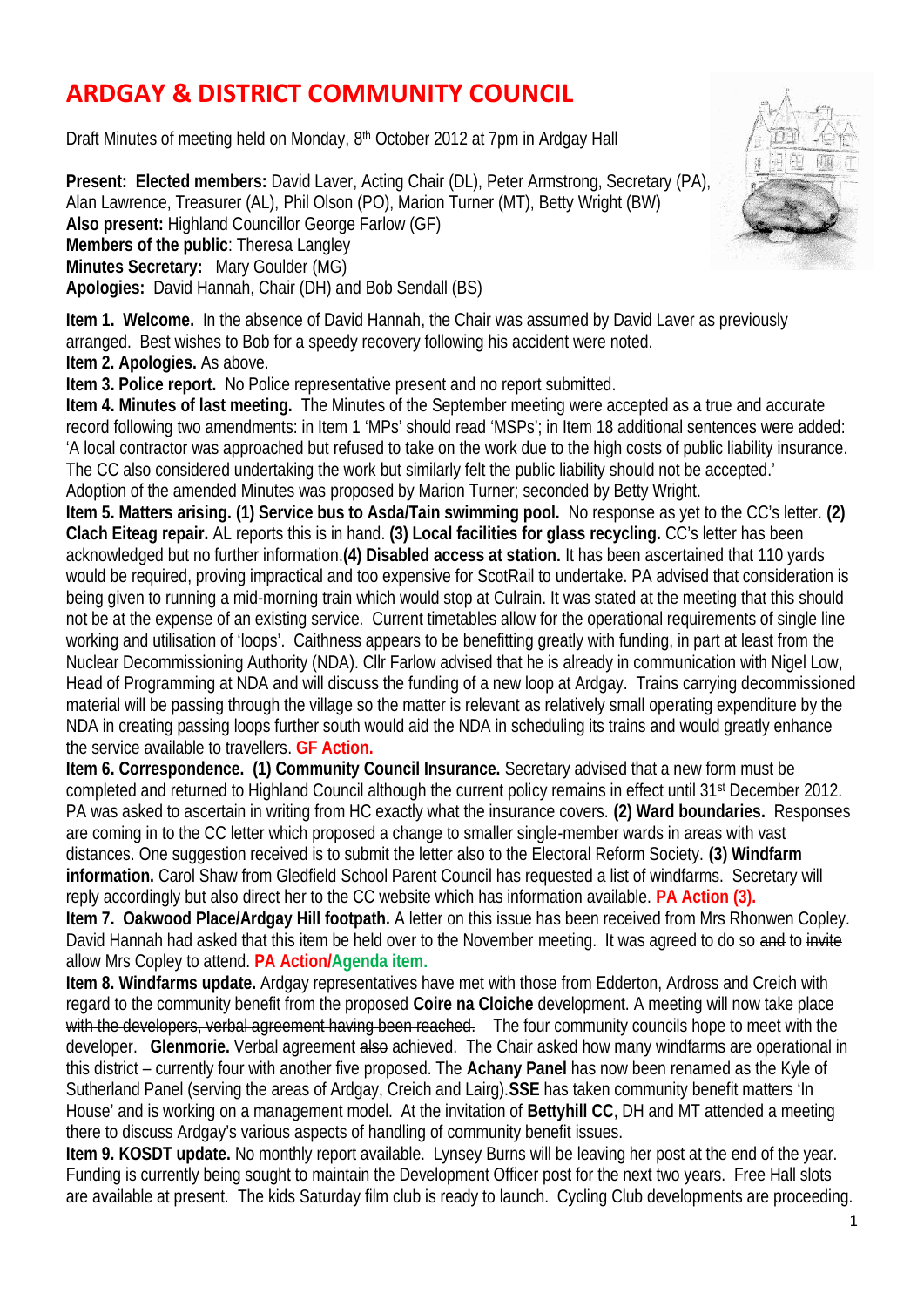The Development Plan is under review. Ardgay Kyle of Sutherland welcome signs have been made, awaiting Planning Permission to erect. The signs are not bilingual. Cllr Farlow reminded the CC that funding is available for new English/Gaelic signage; all new HC signs will be in both languages.

**Item 10. Treasurer's report.** The Treasurer's Account balance stands at £1886.57 with outstanding liabilities of £135.00; Projects Account at £3954.47 with outstanding cheques of £465.61. The Toilets Account, with a loan of £500 from the Projects Account, stands at £232.65 with one outstanding cheque for £189. Highland Council's grant for running costs has yet to be received. Recent donations for the Newsletter amount to £7.00, with a further donation being received tonight. Taking into account the expected receipts from billed advertising, the Newsletter is now £55 in arrears. (Projects account.)

**Item 11. Newsletter – donations.** See mention in Item 10 above.

**Item 12. Community Trust to allow purchase of assets.** In principal Community Councils are advised not to hold assets but a Community Interest Company, set up by the CC could do so. Existing groups, e.g. KOSDT, might be better able to deal with any such issues; significant costs are involved in having a CIC in place. Agreed to hold over further discussion till November meeting. **Agenda Item.**

**Item 13. Carbisdale Castle update.** SYHA has stated in the press that £4m - £6m will be required for repairs to the building. As a result the organisation may be forced to place the castle on the property market. The Chief Executive of SYHA has been invited to attend the November meeting of Creich CC; a representative from Ardgay should also attend.

**Item 14. Open Shop Week.** No arrangements in place but all agreed that further attempts to engage with the public must be made. Legislation requires CC to consult with their constituents. The Newsletter is an excellent form of communication, few others are known in the country, but it might not completely fulfil the obligations. Cllr Farlow stressed that as volunteers, CC members must find a balance with the public and should be careful not to take on too much. Identifying priorities is the best method. PA suggested having a CC member 'on duty' one morning a week in the hall. DL advised that the Hall Committee is facing a list of repairs to meet the legal requirements, in particular with regard to fire regulations and electrical ones. It hopes to be able to honour the present group bookings while repairs are carried out. CC representation at events in the hall was suggested as another possibility for public access to CCs. The Post Office currently operating within the hall is experiencing staffing difficulties which may place the service in jeopardy. The Hall Committee AGM falls on 29<sup>th</sup> October and all interested parties are encouraged to attend to show support for the ongoing running of the hall and to ensure communication with the Committee. If funding for repairs is to be sought by the Hall Committee from the various local community benefit funds any such applications will fare better if they show community consultation.

**Item 15. Remembrance Day.** The service this year falls on November 11<sup>th</sup>. Two wreaths are to be laid, one by the British Legion and one by the Community Council. Names were sought for an appropriate person from the village to do this. Steve Copley was suggested and BW agreed to ask him if he would be willing. As CC Chair it was proposed that David Hannah should be asked in reserve. **BW Action.**

**Item 16. Any other competent business. a. CC paperwork.** BW asked, in light of the vast amounts of paper now required at each meeting, if there might be a way to save the costs to individual members. Cllr Farlow advised that CC members are entitled to free copying of CC documents at the Service Point. PO wondered if members downloaded documents onto a memory stick would the Service Point have the capability to print from that? **b. Core Path access/dog waste.** A local landowner has approached members of the CC to complain about access difficulties along a Core Path. As he is already in correspondence with the HC Access Officer, Matt Dent, it was suggested that he continue his discussions with THC to resolve the issue. Cllr Farlow agreed to speak to the Access Officer regarding this problem. **GF Action.** The local landowner is also concerned about dog walking, dog mess and its effect on livestock. It was suggested that if he can find some accurate factual material the CC could help publicise this. The Newsletter and notice boards can be used to promote more information. The erection of more dog waste bins might also help to alleviate the problem. **c. Christmas lights.** An update will be available in November. **d. Public toilets.** Painting the floor of the toilets building is a very short term method of maintenance. HC should be asked to lay floor tiles. **GF Action. e. Tuiteam bridge.** Now taped off and deemed unsafe. No help forthcoming from HC on this important link for residents in Strathoykel, especially in times of flood. HC needs to take more note of local concerns. Cllr Farlow hoped that the new Area Committees will be able to do so. The CC and local groups should liaise with the Ward Manager on all issues requiring HC input. Approaching the Sutherland Partnership was